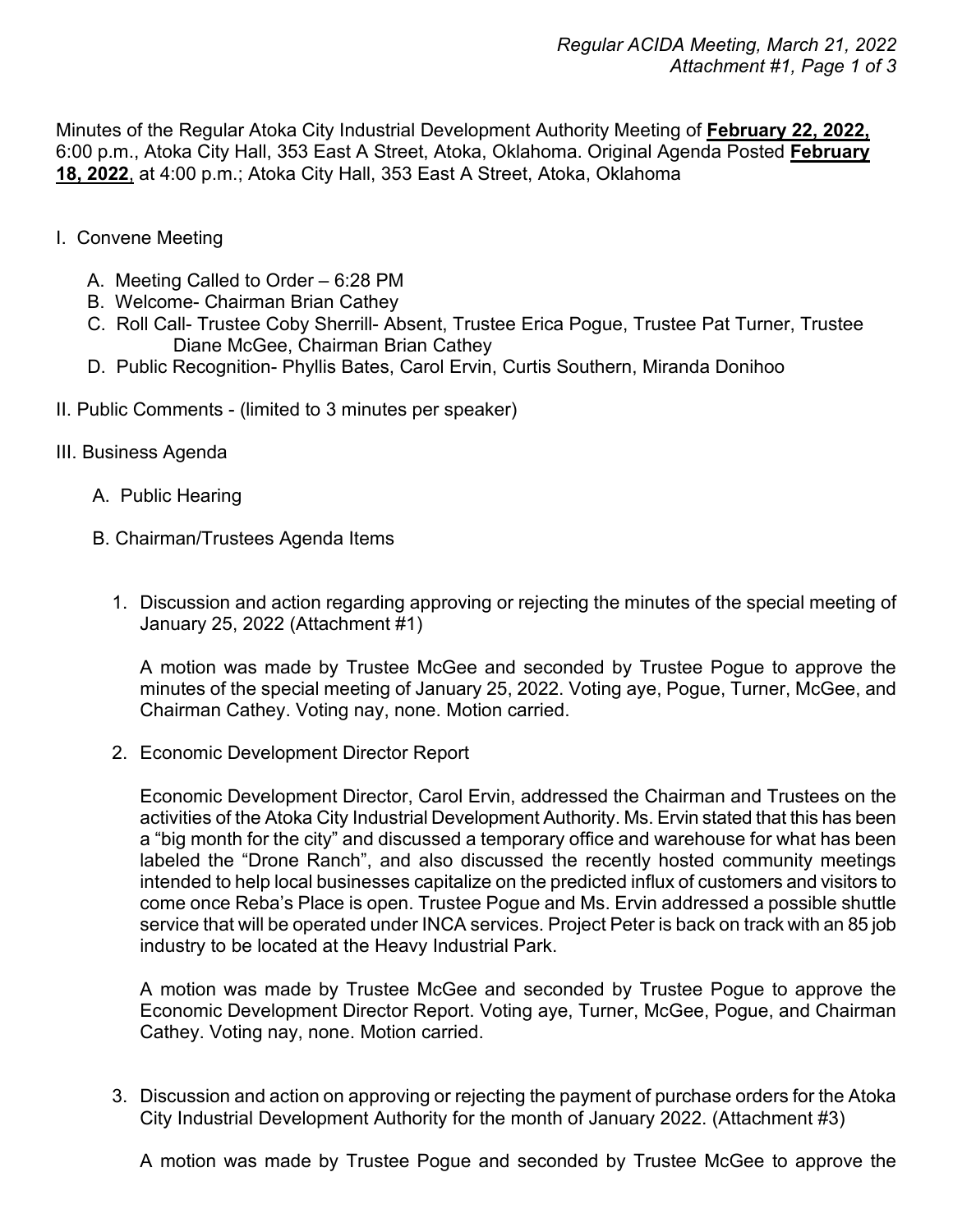payment of purchase orders for the Atoka City Industrial Development Authority for the month of January 2022. Voting aye, McGee, Pogue, Turner, and Chairman Cathey. Voting nay, none. Motion carried.

4. Discussion and action regarding approving or rejecting the Atoka City Industrial Development Authority Chairman to sign the contract with AEP/PSO to relocate the electric service lines as outlined in the contract titled Contribution-In-Aid-Of-Construction Agreement in the amount of \$189,958.37. (Attachment #4)

Economic Development Director, Carol Ervin, discussed the need for taking the electrical wires underground from East Delaware to West Ohio Streets. A plan will be put in place for businesses to enter/exit from parking lots until this project is complete. The City Attorney stated that the map and contract must specify exactly what must be done.

A motion was made by Trustee Pogue and seconded by Trustee McGee to approve the Atoka City Industrial Development Authority Chairman to sign the contract with AEP/PSO to relocate the electric service lines as outlined in the contract titled Contribution-In-Aid-Of-Construction Agreement in the amount of \$189,958.37. Voting aye, Pogue, Turner, McGee, and Chairman Cathey. Voting nay, none. Motion carried.

5. Discussion and action regarding approving or rejecting the Atoka City Industrial Development Authority Director to contract Wallace Design Collective to complete the engineering required for proposed utility improvements, investigation, and survey of the existing utilities for the downtown redevelopment project. For \$160,000.

Economic Development Director, Carol Ervin, stated that Phase I was the water/sewer part of this project and this item will be part of Phase II; updating the lift station, a study will take place, and upgrading what utilities are in need of such.

A motion was made by Trustee McGee and seconded by Trustee Pogue to approve rejecting the Atoka City Industrial Development Authority Director to contract Wallace Design Collective to complete the engineering required for proposed utility improvements, investigation, and survey of the existing utilities for the downtown redevelopment project for \$160,000. Voting aye, Pogue, Turner, McGee, and Chairman Cathey. Voting nay, none. Motion carried.

- C. Public Requested Agenda Items
- IV. Consent Agenda Items

None.

V. Executive Session

None.

- VI. New Business
- VII. Trustee Comments

Chairman Cathey commended Economic Development Director, Carol Ervin, and City